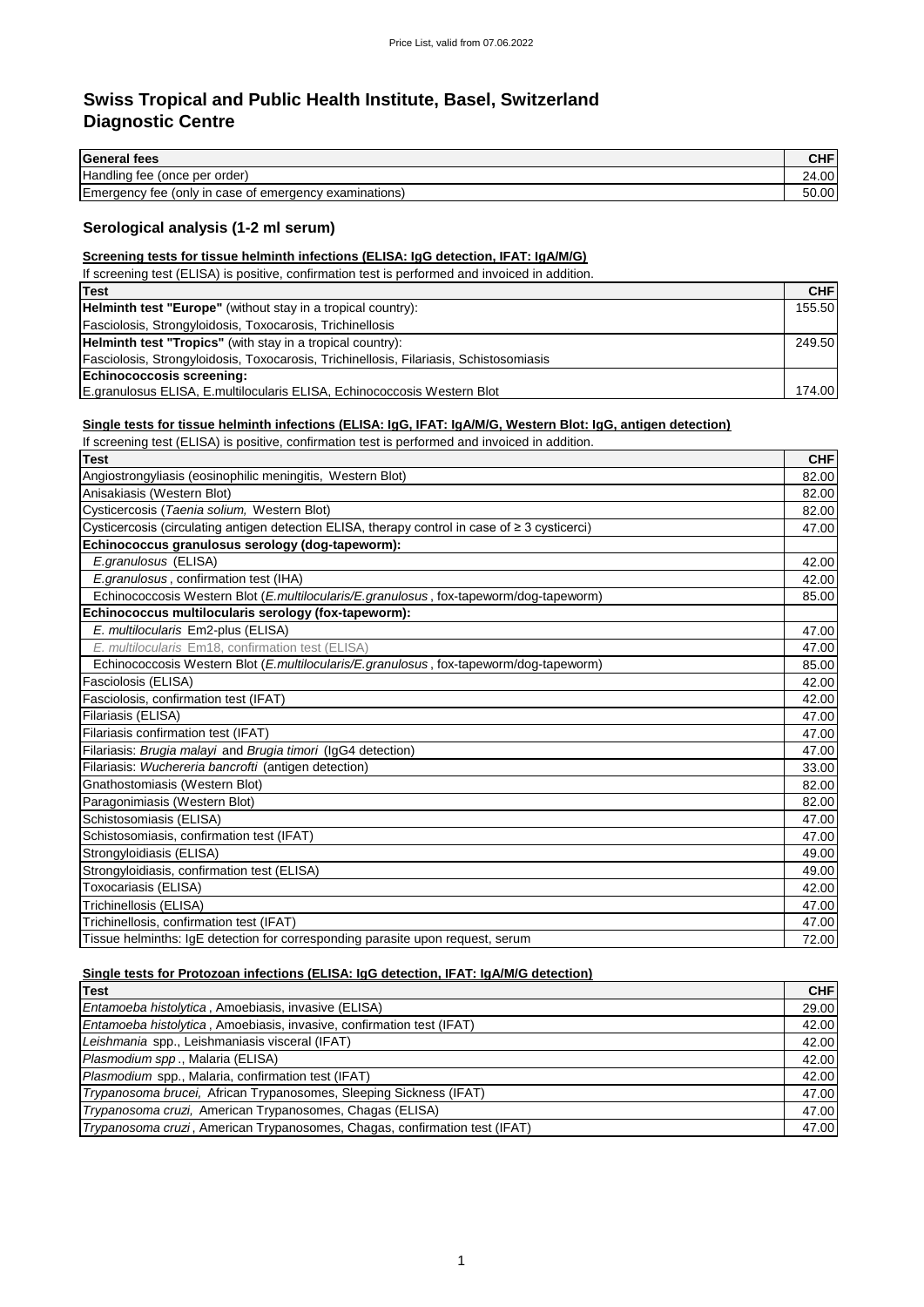### **Single tests for Bacterial infections (ELISA: IgG and/or IgM detection, IFAT: IgG and/or IgM detection)**

| <b>Test</b>                                                             | <b>CHF</b> |
|-------------------------------------------------------------------------|------------|
| Borrelia spp. (relapsing fever, lyme disease) IgM (external analysis)   | 47.00      |
| Borrelia spp. (relapsing fever, lyme disease) IgG (external analysis)   | 17.40      |
| Brucella spp. screening (external analysis)                             | 29.00      |
| Coxiella burnetii (Q-Fever) IgM Phase II or Phase I (external analysis) | 47.00      |
| Coxiella burnetii (Q-Fever) IqG Phase II or Phase I (external analysis) | 42.00      |
| Coxiella burnetii (Q-Fever) IgA Phase II or Phase I (external analysis) | 47.00      |
| Leptospira interrogans, IgM                                             | 35.00      |
| Leptospira interrogans, IgG                                             | 35.00      |
| Orientia tsutsugamushi, Scrub Typhus Group, IgM (external analysis)     | 47.00      |
| Orientia tsutsugamushi, Scrub Typhus Group, IgG (external analysis)     | 42.00      |
| Rickettsia typhi, Typhus Fever Group, IgG                               | 42.00      |
| Rickettsia rickettsii, Spotted Fever Group, IqG                         | 42.00      |

### **Screening test for Flavivirus infections (IFAT: IgM and IgG, quantitative)**

| <b>Test</b>                                                                                                |       |
|------------------------------------------------------------------------------------------------------------|-------|
| Flavivirus panel.<br>(FSME)<br>YFV)<br><b>WNV</b><br>JEV<br>vne 1<br>BEV<br>IaM /'<br>(Denaue<br>4         | .00.  |
| Flavivirus panel,<br>(FSME)<br>YF\/\<br>WNV<br>JEV<br>BEV-<br>(Denaue)<br>vpe<br>laG<br>$\mathbf{u}$<br>J. | 10.00 |

### **Single tests for Viral infections (ELISA: IgG and/or IgM, IgA detection, IFAT: IgG and/or IgM detection)**

| Test                                                                                                              | <b>CHF</b> |
|-------------------------------------------------------------------------------------------------------------------|------------|
| Chikungunya Virus IgM (IFAT)                                                                                      | 33.00      |
| Chikungunya Virus IgG (IFAT)                                                                                      | 42.00      |
| Dengue Duo, detection of IgM, IgG and NS-1 antigen (RDT)                                                          | 62.00      |
| Dengue Virus Type 1, 2, 3 and 4, IgM (IFAT)                                                                       | 33.00      |
| Dengue Virus Type 1, 2, 3 and 4, IgG (IFAT)                                                                       | 42.00      |
| Japanese Encephalitis Virus (JEV) IgM (IFAT)                                                                      | 33.00      |
| Japanese Encephalitis Virus (JEV) IgG (IFAT)                                                                      | 42.00      |
| SARS-CoV-2 IgG (S1 spike protein) semi qn, unit: ratio (ELISA)                                                    | 25.00      |
| SARS-CoV-2 IgG (S1 spike protein) qn, unit: <b>BAU/ml (QuantiVac ELISA)</b>                                       | 25.00      |
| SARS-CoV-2 IgG (S1 spike protein) qn (ELISA CHF 25.00 + handling fee CHF 24.00) Beprobungsstrategie BAG, 24.06.20 | 49.00      |
| West Nile Virus (WNV) IgM (IFAT)                                                                                  | 33.00      |
| West Nile Virus (WNV) IgG (IFAT)                                                                                  | 42.00      |
| Yellow fever virus (YFV) IgM (IFAT)                                                                               | 33.00      |
| Yellow fever virus (YFV) IgG (IFAT)                                                                               | 42.00      |
| Zika Virus IgM (IFAT)                                                                                             | 33.00      |
| Zika Virus IgG (IFAT)                                                                                             | 42.00      |

### **Molecular analysis (PCR)**

| <b>Test</b>                                                                                                                                                                                                                                                                                                                                                                                                                                                                                                                                                                                       | <b>CHF</b> |
|---------------------------------------------------------------------------------------------------------------------------------------------------------------------------------------------------------------------------------------------------------------------------------------------------------------------------------------------------------------------------------------------------------------------------------------------------------------------------------------------------------------------------------------------------------------------------------------------------|------------|
| <b>Gastro-acute multiplex PCR</b> (pathogenic Protozoa, Bacteria and Viruses):<br>Cryptosporidium spp., Cyclospora cayetanensis, Entameoba histolytica, Giardia lamblia, Campylobacter spp. (C. jejuni/coli/upsalensis),<br>Clostridium difficile toxin A/B, EAEC, EIEC/Shigella, EPEC, ETEC It/st, Plesiomonas shigelloides, Salmonella spp., STEC stx1/stx2<br>(shigella-like toxin producing E. coli), STEC serovar O157:H7, Vibrio cholerae, Vibrio parahaemolyticus, Vibrio vulnificus, Yersinia<br>enterocolitica, Adenovirus F40/41, Astrovirus, Norovirus GI/GII, Rotavirus A, Sapovirus. | 345.00     |
| Protozoa (intestinal) panel PCR: Blastocystis hominis, Cyclospora cayetanensis, Cystoisospora belli, Cryptosporidium spp.,<br>Entamoeba histolytica, E. dispar, E. polecki, E. moshkovskii, Dientamoeba fragilis, Giardia lamblia, Enterocytozoon bieneusi,<br>Encephalitozoon spp.                                                                                                                                                                                                                                                                                                               | 399.00     |
| Helminth (intestinal) multiplex PCR: Ascaris spp., Ancylostoma spp., Enterobius vermicularis, Hymenolepis spp., Necator<br>americanus, Strongyloides spp., Taenia spp. Trichuris trichuria.                                                                                                                                                                                                                                                                                                                                                                                                       | 345.00     |
| Respiratory SARS-CoV-2 multiplex PCR: Adenovirus, Bocavirus, Cononavirus 229E, Coronavirus HKU1, Coronavirus NL63,<br>Coronavirus OC43, Human Metapneumovirus A+B, Influenza A, Influenza A H1, Influenza A H1N1 pdm09, Influenza A H3, Influenza B,<br>Parainfluenza virus 1, Parainfluenza virus 2, Parainfluenza virus 3, Parainfluenza virus 4, Respiratory Syncytial Virus A+B,<br>Rhinovirus/Enterovirus, SARS-CoV-2, Bordetella pertussis, Legionella pneumophila, Mycoplasma pneumoniae.                                                                                                  | 345.00     |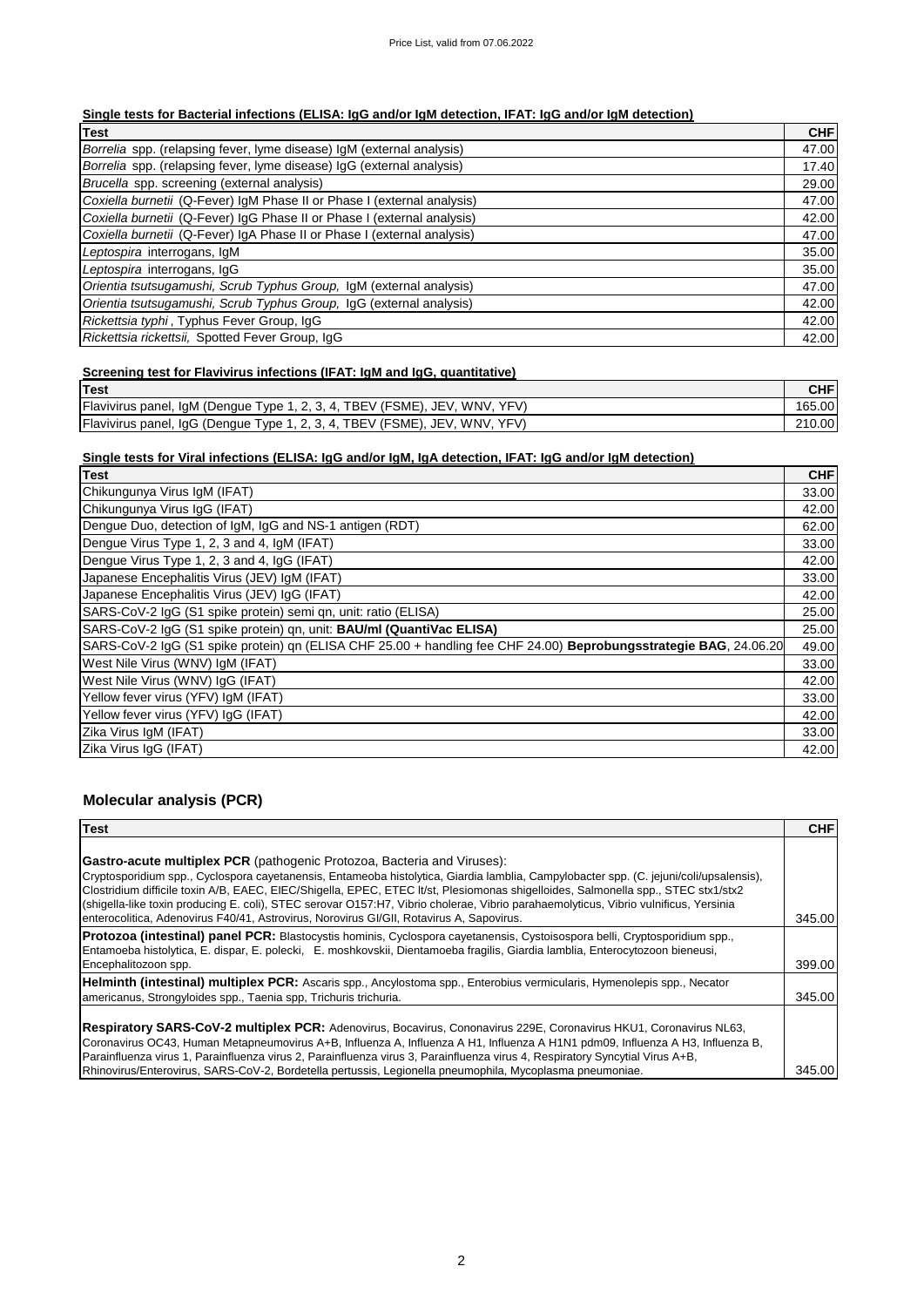### **Parasites:**

| Acanthamoeba spp. (tissue, biopsy, CSF), (external analysis)                                                                    | 133.00 |
|---------------------------------------------------------------------------------------------------------------------------------|--------|
| Blastocystis hominins (fresh stool)                                                                                             | 133.00 |
| Blastocystis hominins (subtype differentiation - sequencing)                                                                    | 133.00 |
| Coccidia ssp. Panel PCR (differentiation Cryptosporidium spp., Cyclospora sp, Cystoisospora belli)                              | 239.00 |
| Dientamoeba fragilis (fresh stool)                                                                                              | 133.00 |
| Entamoeba spp. Panel PCR (differentiation Entamoeba histolytica/E.dispar/E.moshkovskii/E.polecki) (fresh stool, puncture fluid) | 186.00 |
| Giardia lamblia (fresh stool)                                                                                                   | 133.00 |
| Leishmania spp. screeining PCR, qualitative (biopsy, BM, EDTA-blood, bone marrow)                                               | 133.00 |
| Leishmania spp. screeining PCR, quantitative (EDTA-blood)                                                                       | 133.00 |
| Leishmania, species differentiation - sequencing                                                                                | 133.00 |
| Microsporidia Panel PCR, (differentiation E. bieneusi, Encephalitozoon spp., Vittaforma corneae)                                | 186.00 |
| Plasmodium spp., Malaria, screening-PCR LAMP (EDTA-blood)                                                                       | 133.00 |
| Plasmodium spp., Malaria panel PCR, species differentiation (P.falciparum, P.vivax, P.ovale, P.malariae, P. knowlesi)           | 292.00 |
| Schistosoma spp. PCR (differentiation Schistosoma spp., S. mansoni, S. haematobium) (fresh stool, biopsy)                       | 186.00 |
| Schistosoma spp. PCR (differentiation S.mansoni, S.haematobium) (serum)                                                         | 186.00 |
| Strongyloides stercoralis (fresh stool)                                                                                         | 133.00 |
| Trypanosoma cruzi, Chagas (cord blood, acute infection: EDTA-blood)                                                             | 133.00 |
| Trypanozoon spp., Sleeping sickness (differentiation Trypanozoon spp., Trypanosoma brucei gambiense, Trypanosoma                |        |
| brucei rhodesiense) (EDTA-blood, CSF)                                                                                           | 186.00 |
| Pan-Helminth PCR - sequencing (piece of parasite required)                                                                      |        |
| Bacteria:                                                                                                                       |        |
| Borrelia spp. (external analysis)                                                                                               | 133.00 |
| Brucella spp. (external analysis)                                                                                               | 133.00 |
| Burkholderia pseudomallei (external analysis)                                                                                   | 133.00 |
| Coxiella burnetii (Q-Fever) (external analysis)                                                                                 | 133.00 |
| Leptospira spp.                                                                                                                 | 133.00 |
| Mycobacterium ulcerans, Buruli ulcer                                                                                            | 133.00 |
| Orientia tsutsugamushi (external analysis)                                                                                      | 133.00 |
| Rickettsia spp                                                                                                                  | 133.00 |
| Viruses:                                                                                                                        |        |
| Chikungunya Virus (external analysis)                                                                                           | 133.00 |
| Dengue Virus (external analysis)                                                                                                | 133.00 |
| Japanese Encephalitis Virus (JEV), (external analysis)                                                                          | 133.00 |
| SARS-CoV-2 (PCR CHF 82.00 + handling fee CHF 24.00) Beprobungsstrategie BAG, 24.06.2020                                         | 106.00 |
| West Nile Virus (WNV), (external analysis)                                                                                      | 133.00 |
| Yellow Fever Virus (YFV), (external analysis)                                                                                   | 133.00 |
| Zika Virus (external analysis)                                                                                                  | 133.00 |

### **Parasitological analysis:**

### **Blood with EDTA (5 ml)**

| Test                                | <b>CHF</b> |
|-------------------------------------|------------|
| Malaria (Plasmodium spp.)           | 91.00      |
| Microfilaria                        | 45.00      |
| Babesia                             | 91.00      |
| Malaria RDT (Rapid Diagnostic Test) | 9.00       |

### **Fresh stool sample, size of apricot, ship by Express (recommended for helminths):**

| Test                                               | <b>CHF</b> |
|----------------------------------------------------|------------|
| <b>Helminths</b>                                   | 45.00      |
| Strongyloides stercoralis (culture)                | 46.00      |
| Strongyloides stercoralis (Baermann concentration) | 45.00      |